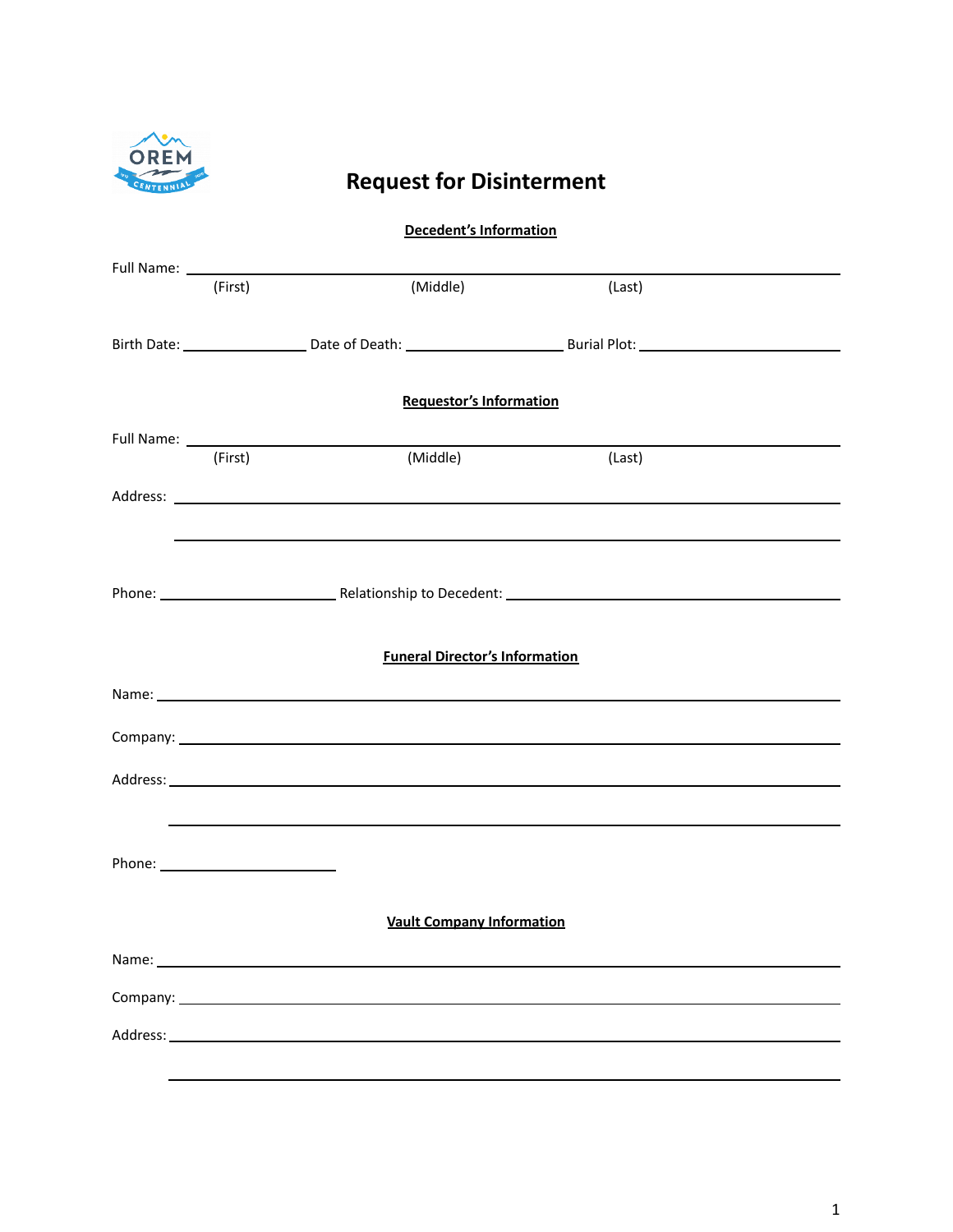Phone: